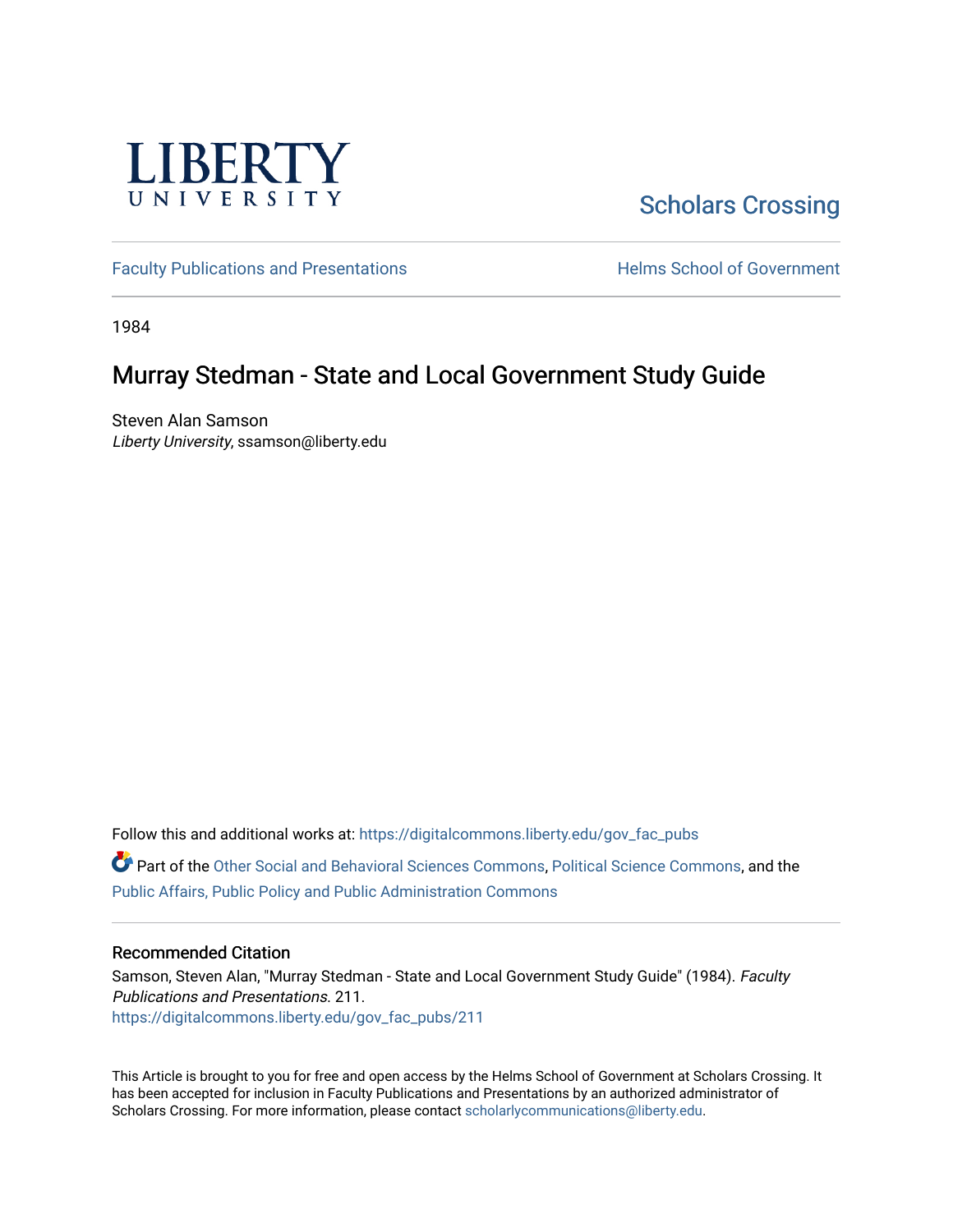Stedman, State and Local Governments, ch. 1

Students should be able to:

understand the concept of political systems, it applicability and its limits in studying American state and local governments.

describe a political system in terms of inputs, outputs, and conversion.

explain the social setting of state politics.

discuss recent innovations in state government.

review the growth of state services to the individual.

analyze the reasons for the newfound vitality of the states.

review the rise and fall in popularity of  $"participatory$  $\overline{democracy}$ ."

explain the purpose of a Governors' Conference.

## Questions

- 1 .. What four areas of change and progress in state government are identified by the author?
- $2<sup>2</sup>$ What three emphases have characterized political science in the past decade?
- How did the concept of the "system" find its way into  $3<sub>a</sub>$ the political science field?
- What are some distinct characteristics of the political cultures in Texas, Louisiana, Florida, New England, and ⊥。 Maryland?
- $5.$ What is a "voucher" in terms of education?

6. What is  $"zero-base"$  budgeting?

7. What are some signs of the rise of a new regionalism?

#### Terms

pork barrel Sunbelt Showbelt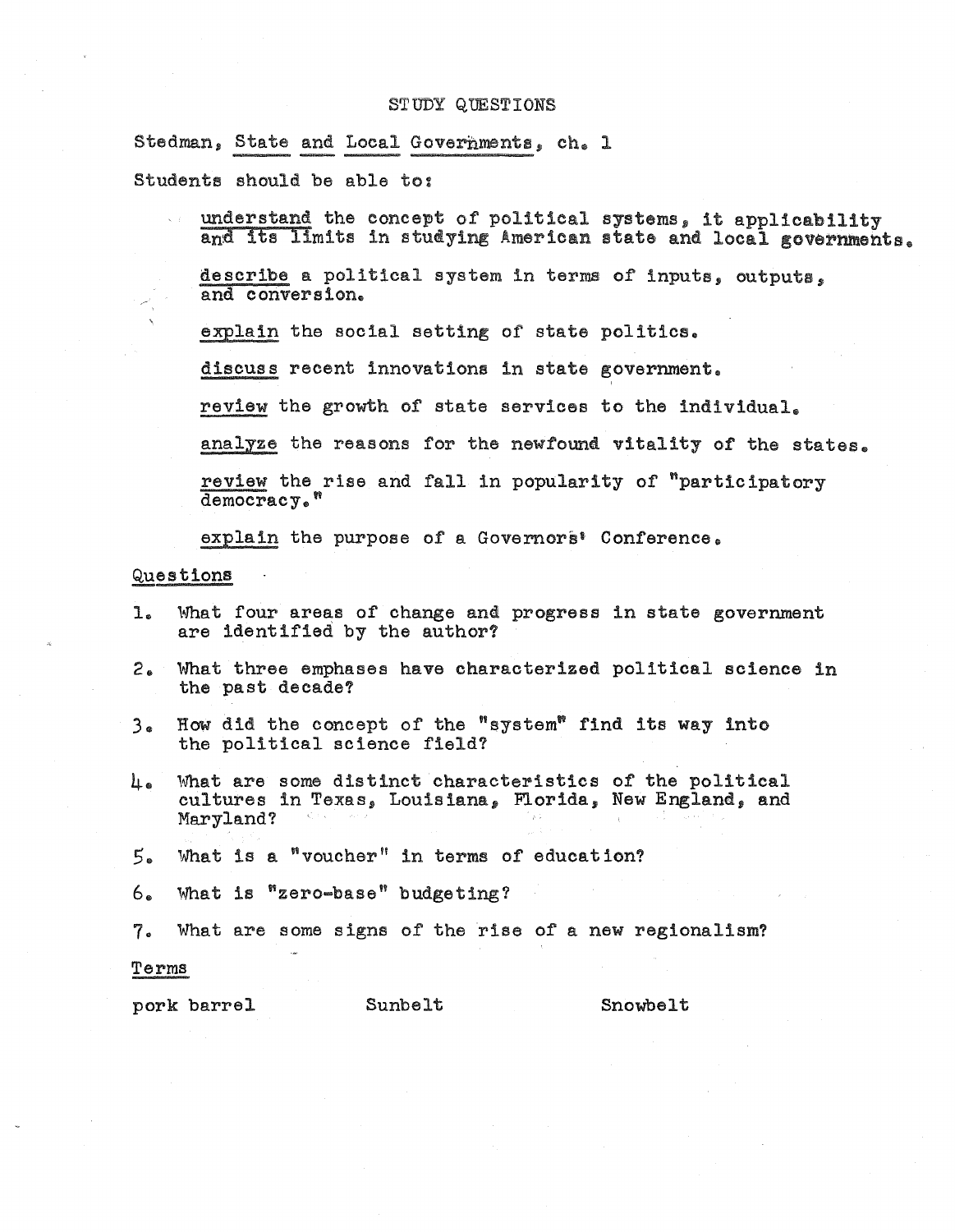Stedman, chapter 2

Students should be able to:

describe the principal powers given the states by the Constitution: tution.

comment on the general relationship between the national and state governments in the federal system.

discuss the concept of intergovernmental relations.

explain the principal constitutional limitations on the states.

state the case for federalism, and the case against it.

indicate the leading methods of interstate cooperation.

analyze the causes of interstate rivalry.

speculate as to the future of federalism in the third century.

## Questions

- How strong was public sympathy for the War of Independence? 1.
- What were some of the defects of the Articles of Confederation?  $2<sub>o</sub>$
- What have been some consequences of Chief Justice John Marshall's  $3<sub>o</sub>$ interpretation of implied powers as stated in McCulloch v. Maryland?
- 4. What was decided in Coyle v. Smith?
- $5.5$ Identify some of the reciprocal duties of the nation and of the states.
- What types of persons are protected under the due process clause, 6. and what are the two major aspects of the process?
- What Supreme Court decision overturned an earlier ruling that 7. segregation of the races was constitutional as long as everyone is treated equally?
- What is meant by intergovernmental tax immunity? How has this 8. principle been modified?
- 9. Describe some of the changes in the concept of federalism.
- 10. Identify some constitutional provisions regarding interstate relations.

Terms

war powers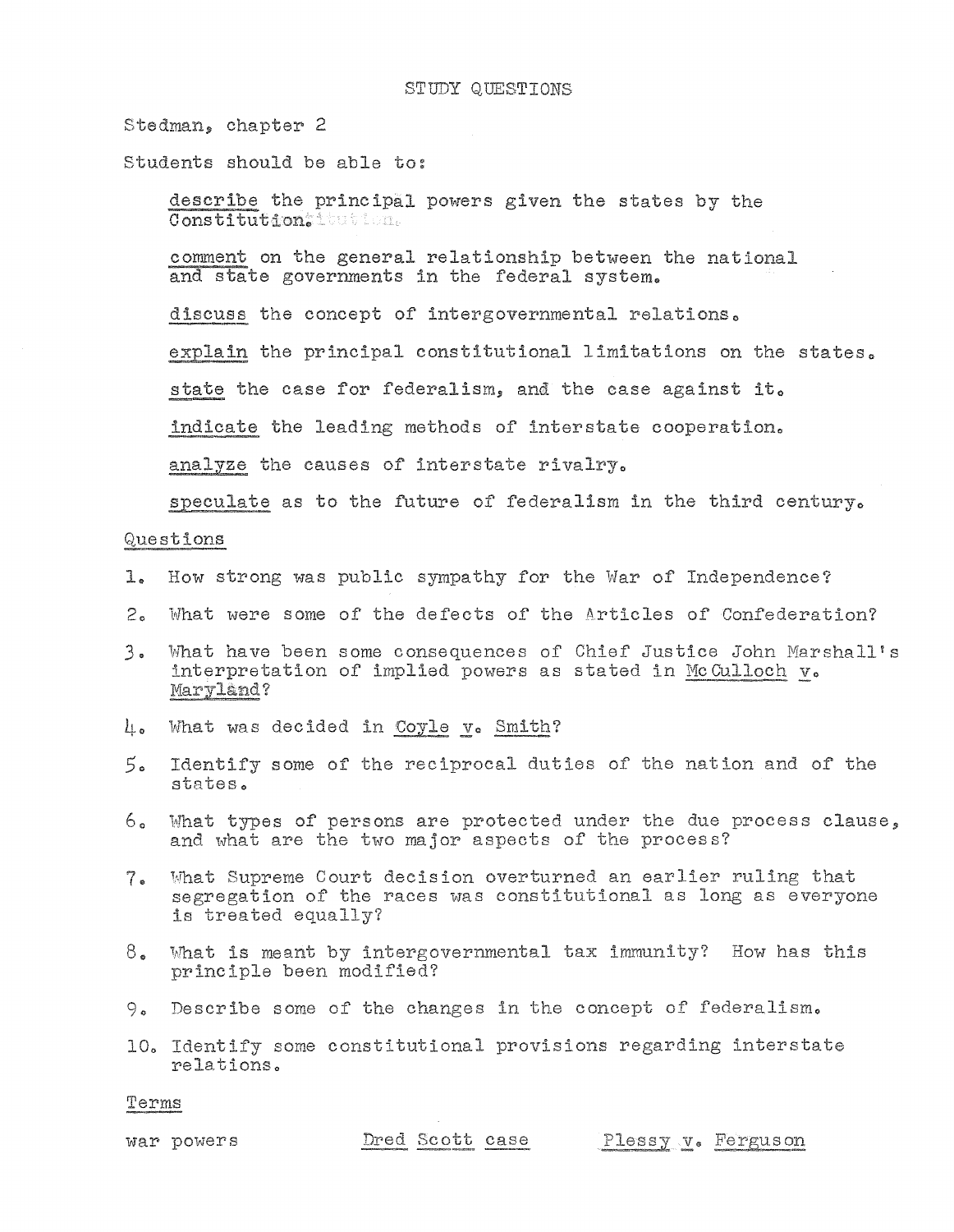Stedman, chapter 3, "State Constitutions"

Students should be able to:

explain the leading characteristics of the early state  $\overline{\text{const}}$ tutions

discuss the importance of bills of rights in constitution

analyze how a constitution provides for governmental structure, powers and procedures

review the process by which constitutions are amended

evaluate the techniques for ratification of amendments

indicate the strong and weak points of advisory commissions

compare existing state constitutions in terms of length and complexity with the United States Constitution

point out in what ways present-day constitutions reflect a widespread distrust of legislative bodies by the electorate

## Questions

- $l_{\bullet}$ What is an ex post facto law?
- Which two colonies already had substantial powers of self- $\mathcal{Z}_{\mathbf{a}}$ government and kept their colonial charters as state constitutions for a considerable time?
- 3. How do state constitutions today typically differ from early state constitutions?
- $\mu_{\bullet}$  Identify some of the specific parts of a typical state constitution.
- 5. How does length and detail in a constitution tend to protect vested interests and have a conservative impact?
- How may a constitution be changed? What role may be played by 6. the convention, the popular initiative, or the popular referendum?

#### Terms

colonial charters Dorr's Rebellion

preamble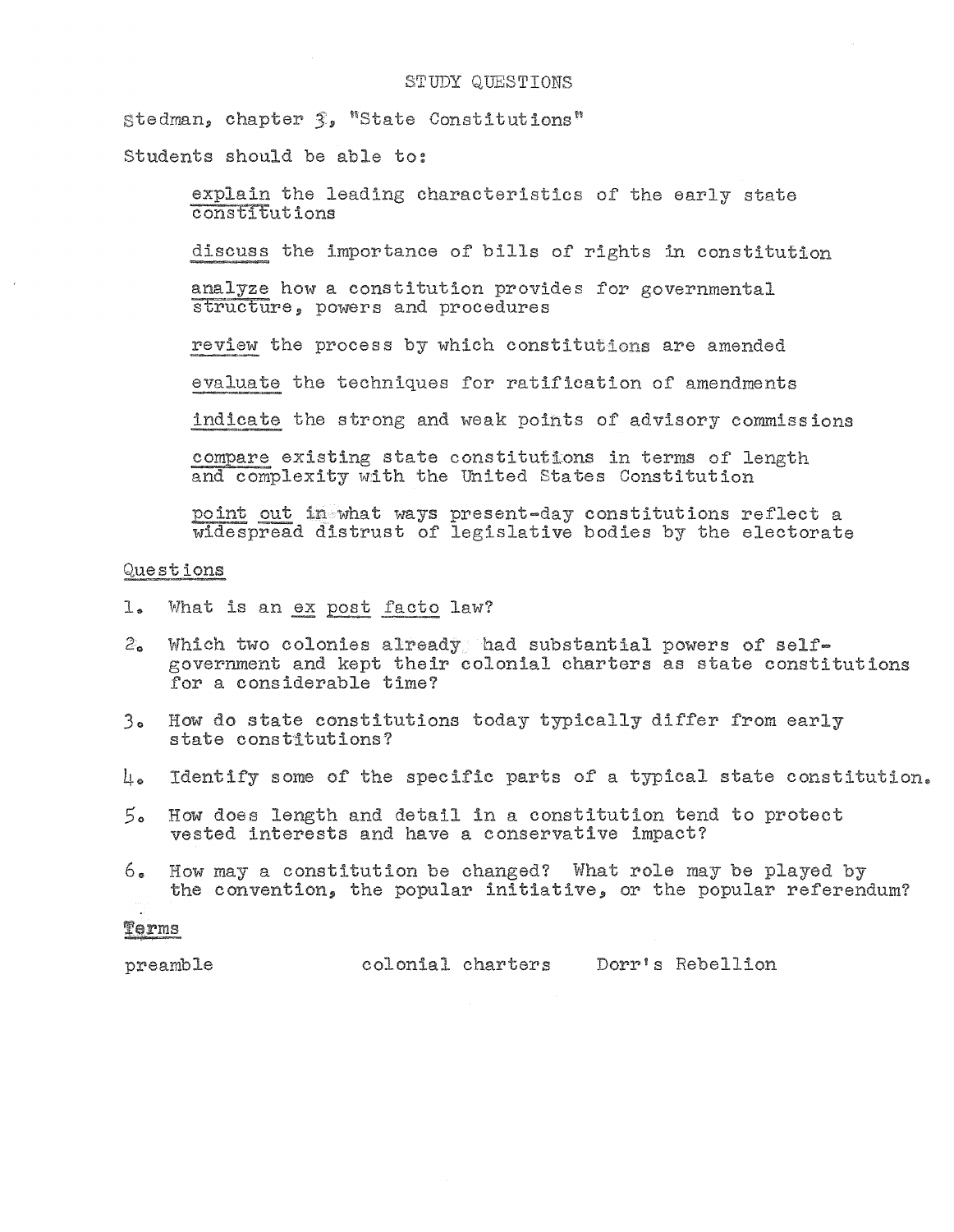Stedman, chapter  $\mu$ , "State Parties and Interest Groups"

Students should be able to:

identify the leading characteristics of American party systems

discuss the importance of interparty competition

describe the organization of state parties

explain the generally used procedures for nomination to office

analyze the electoral process used in the states

recognize the problems created by the need to raise money to finance campaigns

explain the relationship between interest groups and political parties

identify those interest groups that are most active and permanent on state politics

support the argument that interest groups are basic to the stability and maintenance of political parties

## Questions

- $1.$ Identify four major functions or activities of American political parties. Which one is the most important?
- Is the concept of "party responsibility" basically compatible  $2.5$ with our traditional separation of powers approach?
- Why are political parties considered "semi-public associations?"  $3<sub>o</sub>$
- Identify ways in which government regulates political parties. 4.
- $5a$ Which groups tend to be associated with the Democratic and Republican parties?
- 6. Identify three ways party officials are selected.
- What ways have been used to strengthen party discipline even  $7\degree$ though the formal party structure remains weak?
- Identify the different forms a primary election may take.  $8<sub>o</sub>$ What has been the effect of the primary on party discipline?

9. Identify some of the patterns of interest group influence.

#### Terms

ticket splitting ex officio challenge primary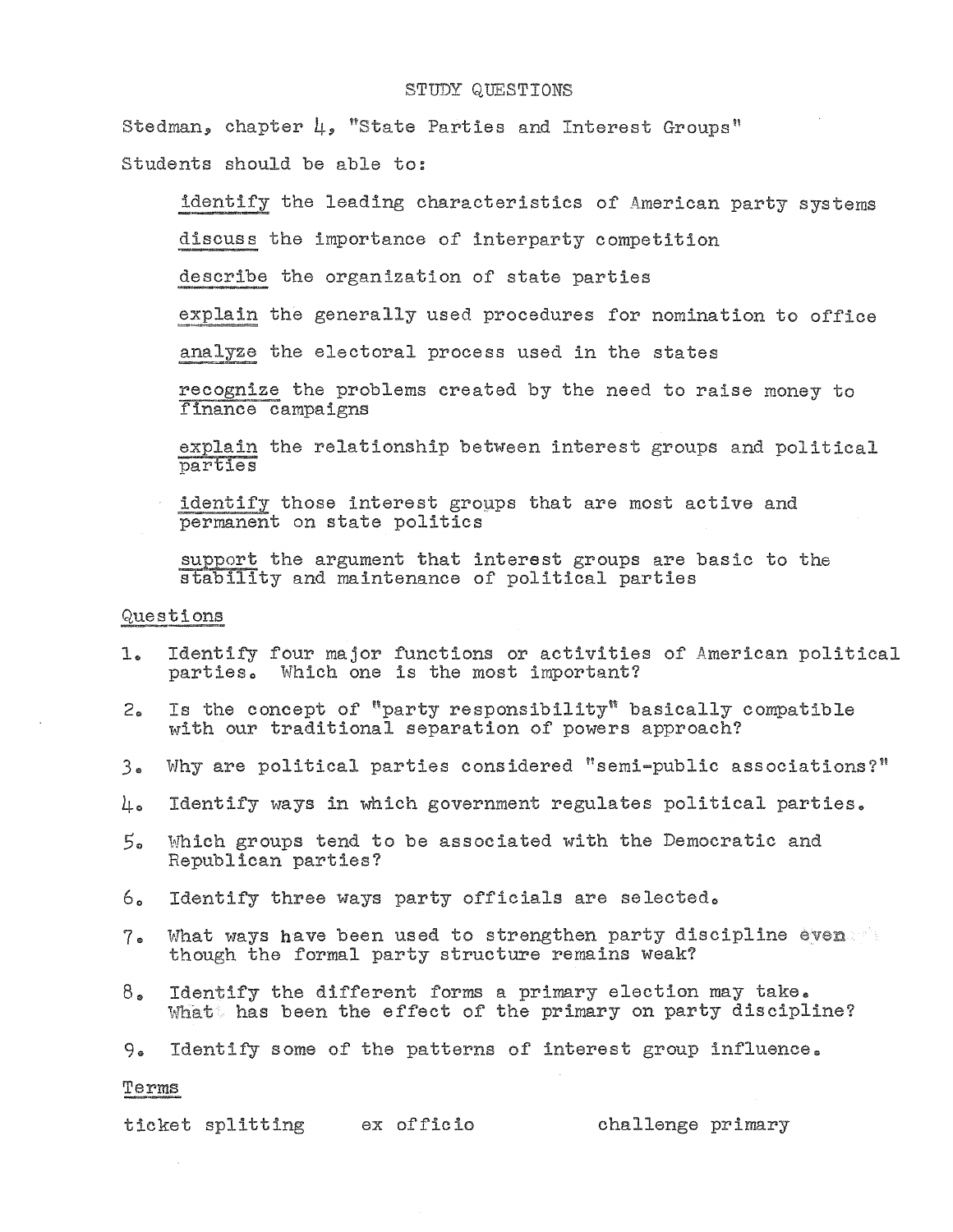Stedman, chapter 5, "State Legislatures"

Students should be able to:

define bicameralism and unicameralism

explain how legislatures are apportioned and reapportioned

analyze the background of state legislators in comparison with other groups in the population

review the organization of state legislatures

indicate the roles of the principal officers of the legislature

evaluate the operations and effectiveness of legislative committees

comment on the function of conference committees

discuss the use of the initiative and the referendum as means to create laws

describe in what ways the overall performance of American state legislatures might be improved

## Questions

- 1. How do Congress and the state legislatures typically compare in terms of length of session, institutionalization, and turnover? Why is turnover typically greater in legislatures?
- 2. Compare the advantages and disadvantages of unicameralism and bicameralism. What factors work against adoption of unicameralism?
- 3. What effects have the reapportionment rulings of the 1960s had on the composition of state legislatures and the representation of urbanites?
- $\mu_{\bullet}$  What four categories of legislators did James Barber identify?
- 50 Outline the basic procedure by which a bill becomes law.
- 6. What significant role is played by party caucuses and leaders?
- 7. Identify some of the ways a governor may reject legislation.

Terme

institutionalization Baker v. Carr special sessions

pocket veto item veto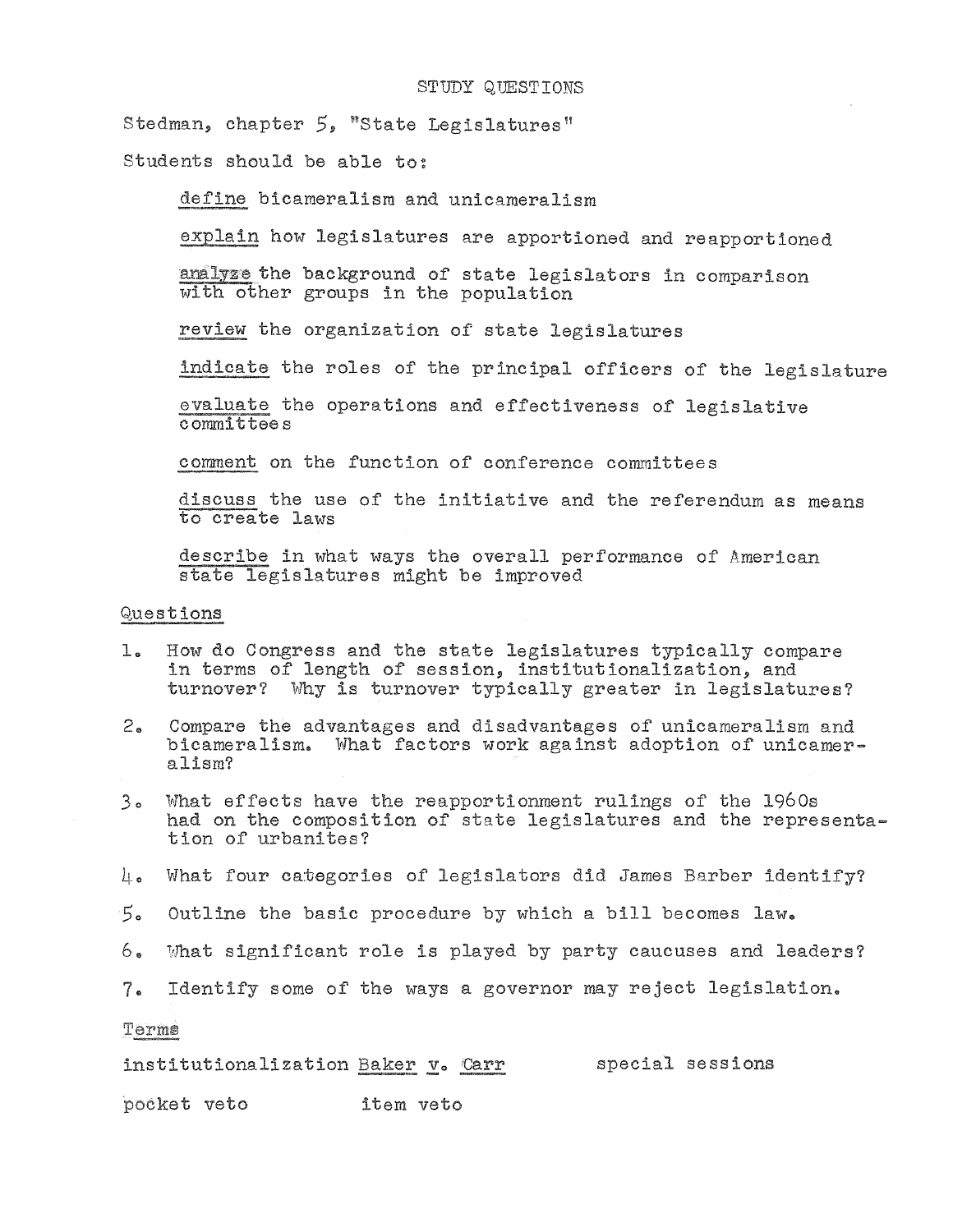Stedman, chapter 6, "Governors and State Administrative Systems" Students should be able to:

review the history of the colonial executive

discuss the structure and powers of the original state governments

trace the growth in the powers of the governor over the last two centuries

discuss the qualifications, terms, and compensation of governors

analyze the power of the governor to appoint and to remove personnel

explain the power of the governor as leader of the state's armed forces

compare the overall authority of the governor and of the legislature

identify the principal tasks of a modern governor

describe the ways in which a governor may control his or her administrative staff

review the efforts to bring about administrative reorganization

explain the problems inherent in trying to achieve administrative reform

## Questions

- Contrast the colonial with the post-revolutionary governor in  $1.$ terms of his administrative and legislative power.
- What did Woodrow Wilson and other reformers see as the basic  $2.5$ defect of the state administrative apparatus? What reforms have been attempted to remedy this defect? 124-25, 137-39
- 3. What variables in the power and prestige of governors have been identified by Joseph Schlesinger?
- What considerations and conflicting perspectives have complicated 40 labor-management issues in the public sector?

#### Terms

executive supremacy martial law

Jacksonian Democracy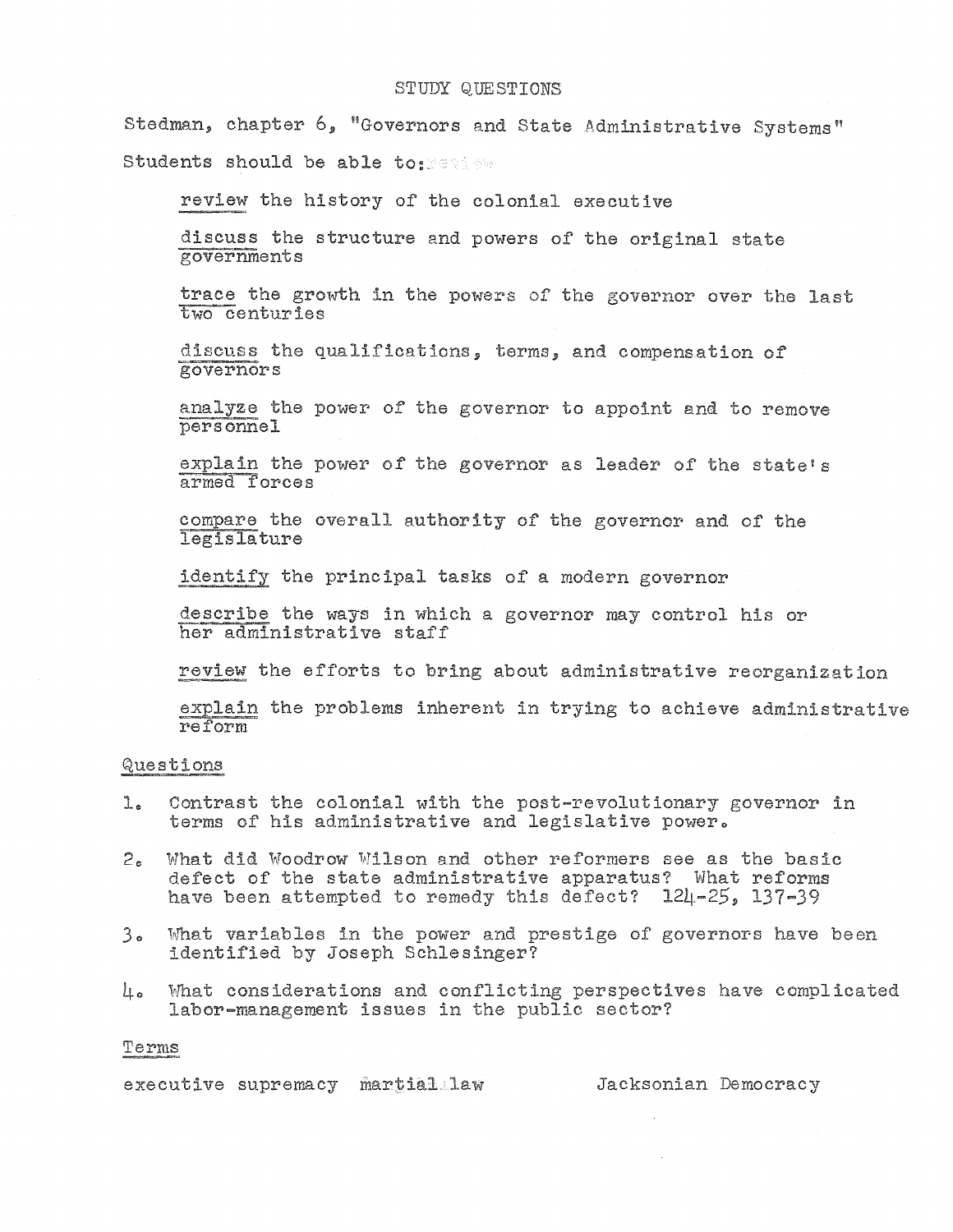Stedman, chapter 7, "State Courts"

Students should be able to:

define common law and equity distinguish between civil and criminal law discuss the idea of judicial review comment on the utility of advisory opinions review the overall organization of state court systems recognize the key role of state supreme courts understand the ways in which judges may be selected explain why there is a continuing effort to bring about equal justice for the poor and minorities

analyze various plans for judicial reform and reorganization Questions:

identify the leading criticisms of the state judicial systems

- What is the supremacy clause and how important has it been l. in shaping our history?
- How have common law principles been modified through American  $2<sub>0</sub>$ practice?
- $3<sub>o</sub>$ What doctrine was upheld in the Marbury v. Madison case?
- What is stare decisis? L.
- $5.$ What was decided in the Gideon v. Wainwright case?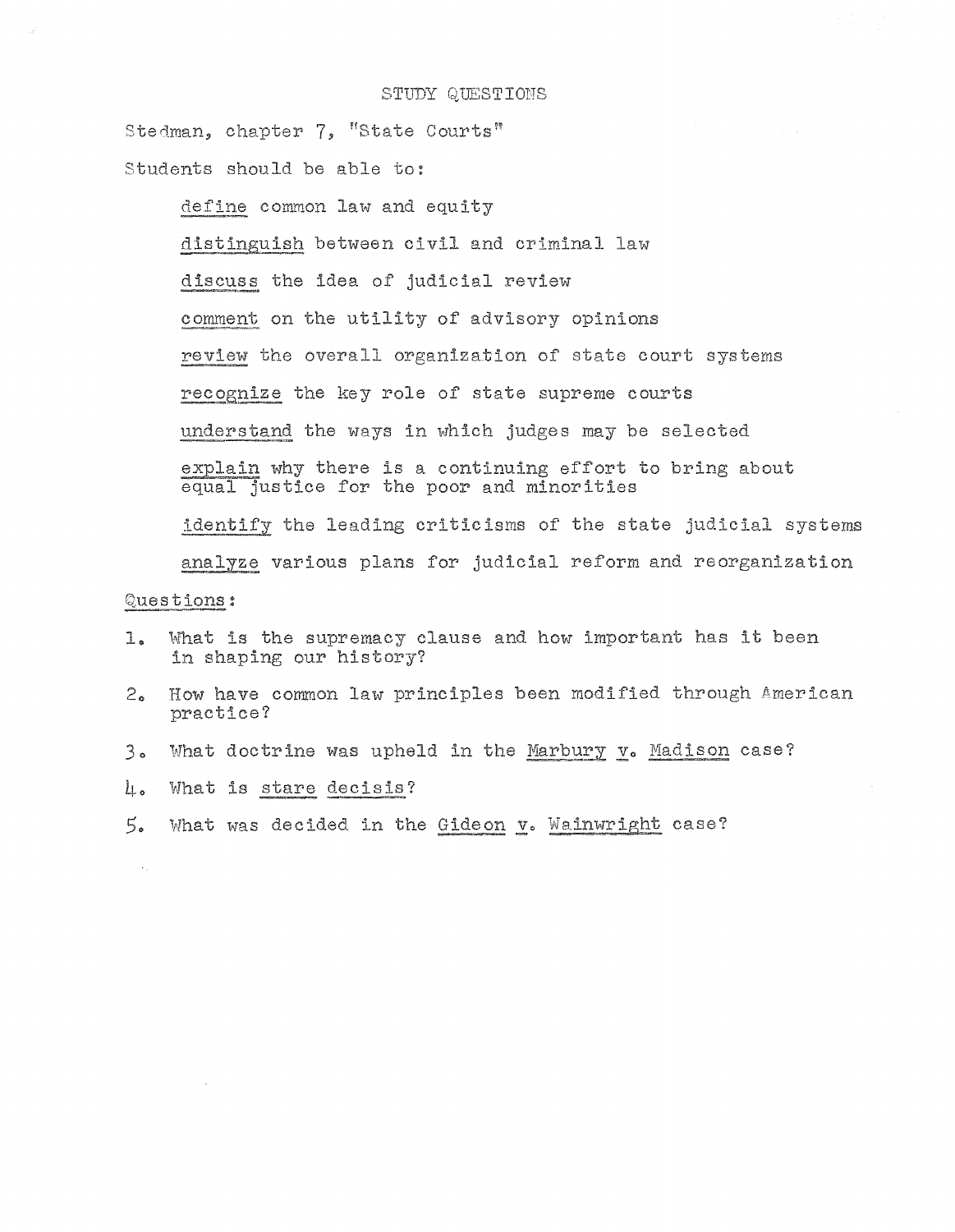Stedman, chapter  $8$ , "Forms and Institutions" Students should be able to: explain the legal relationship between a municipality and the state describe how cities are incorporated discuss how cities receive their charters explain what is meant by home rule discuss what is involved both in annexation and in consolidation identify the leading forms of city government analyze the strong and weak points of each form define a special district discuss the uses of special districts analyze the functions of American counties evaluate the performance of American counties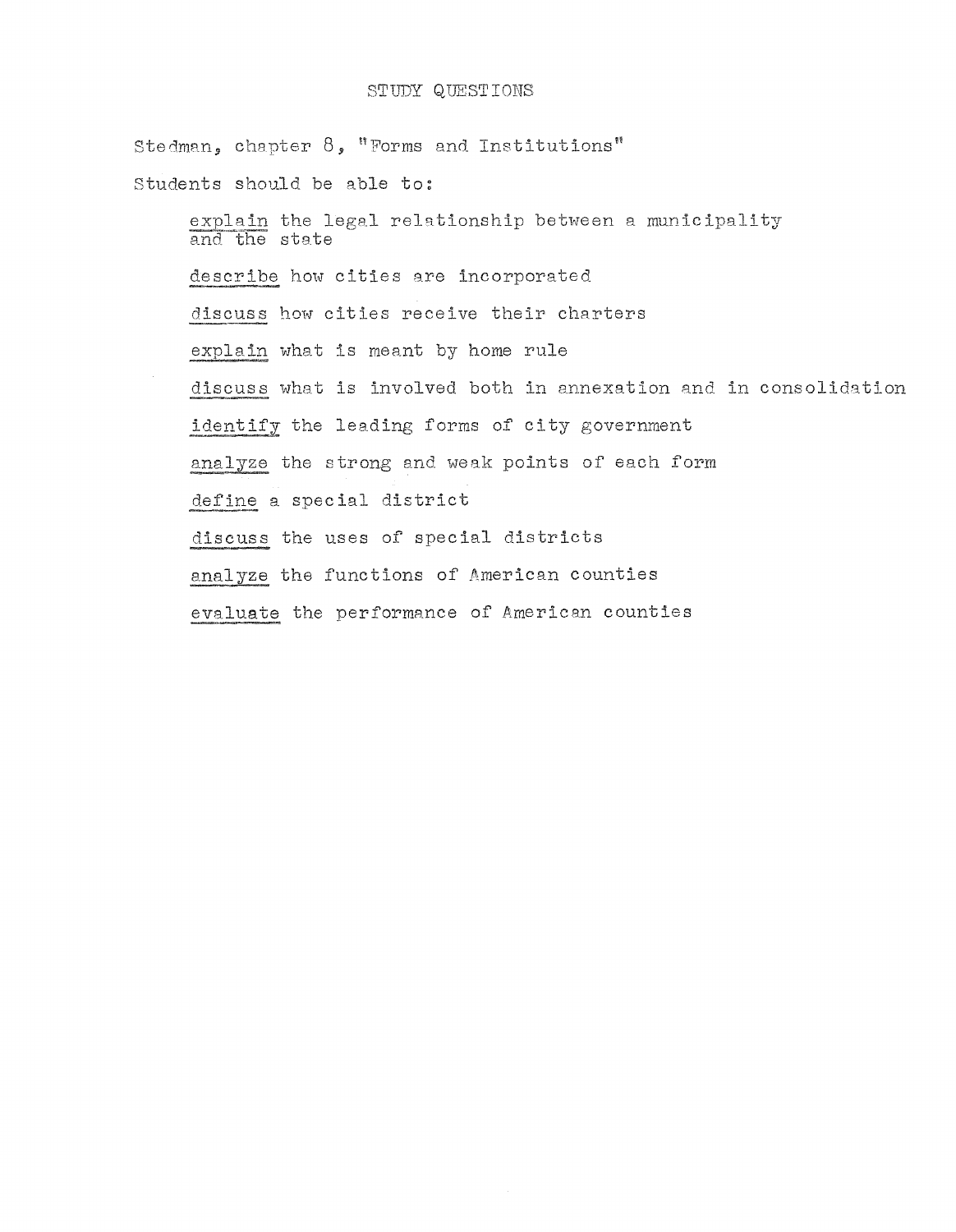Stedman, chapter  $9$ , "Conflict and Participation"

students should be able to:

identify the cleavages in urban politics

discuss the conflict between haves and have-nots

analyze the reasons for political conflict between the central city and its suburbs

explain how racial and ethnic differences may result in political controversy

evaluate the role of political parties in the management of conflict

understand why political participation tends to be higher in general elections than in primaries

recognize the role of neighborhood organizations in urban politics

discuss the part played by interest groups in municipal poli tics

evaluate the influence of the mass media on urban politics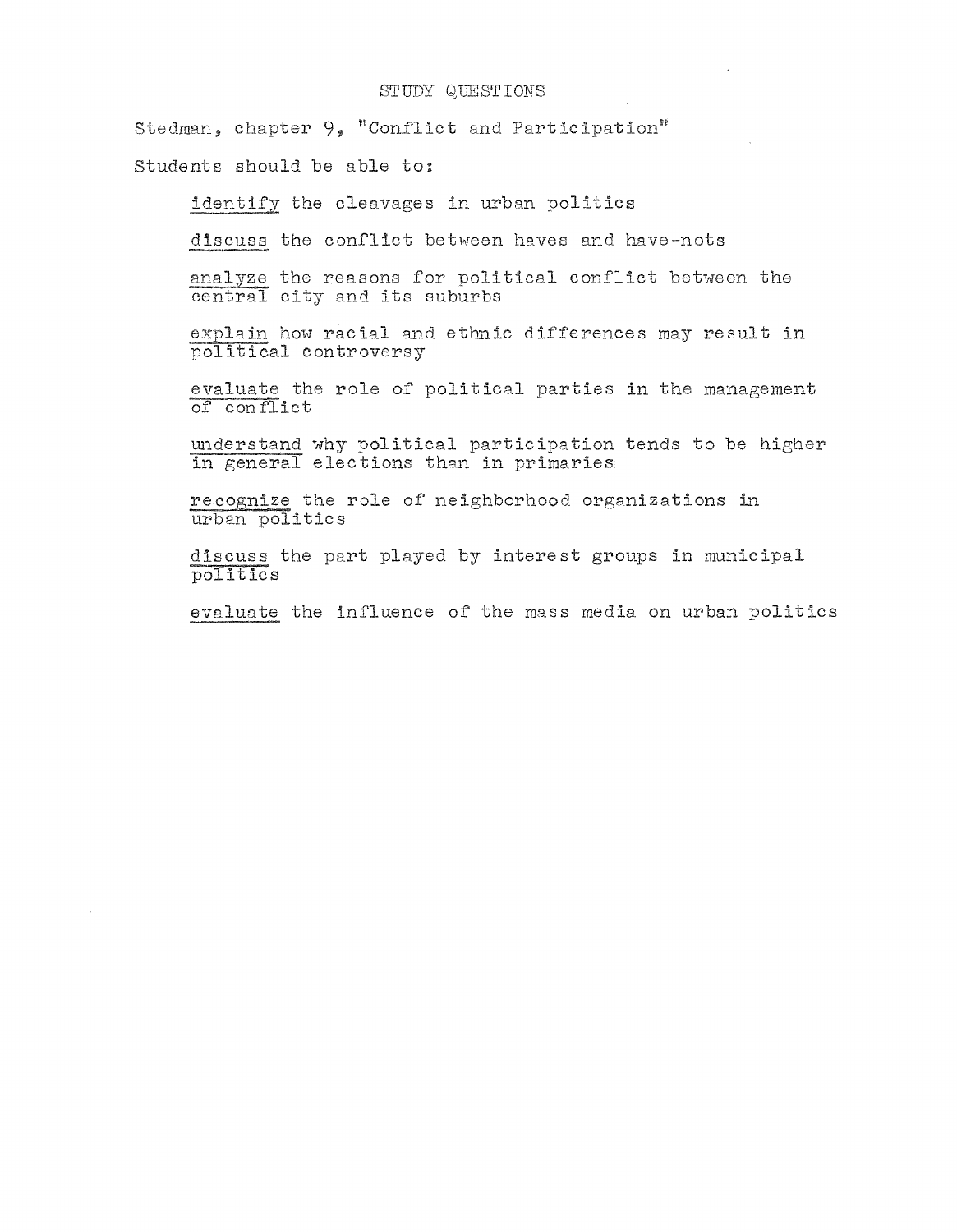Stedman, chapter 10, "Styles"

Students should be able to:

describe brokerage style plitics

explain the reasons for the creation of the traditional political "machines" in American cities

discuss the excesses historically attributed to the leading machine organizations

identify the nature, functions, and social bases of the machine

understand the reasons for the growth of a reform movement to oust the machines

identify the nature, functions, and base of the reform type of party organization

discuss the history of Tammany Hall

explain the lasting contributions of the reform movement

compare and contrast the mentality of brokerage politicians with that of trade union leaders

Stedman, chapter 11, "Metropolitan Areas"

students should be able to:

define a Standard Metropolitan Statistical Area

discuss the distribution of SMSAs across the country

make socio-economic comparisons between cities and suburbs

identify the leading problems in metropolitan areas

discuss the political characteristics of suburbia

identify the leading political issues in suburbia

explain why suburban politics is usually considered to be non-partisan in fact if not always in form

discuss the possible ways in which suburbs may evolve in the next decade or two

compare central city and suburban voting patterns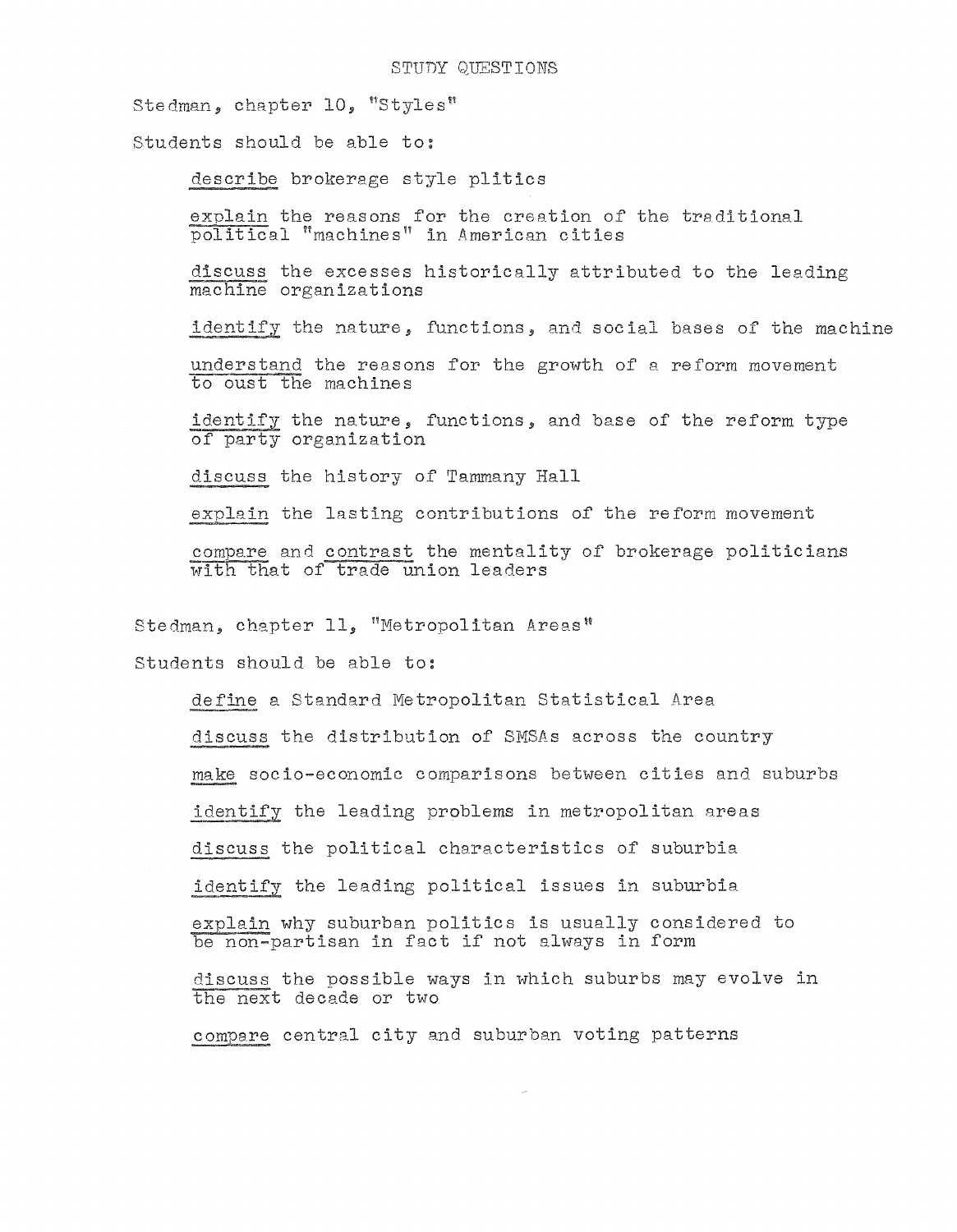Stedman, chapter 12, "The Politics of Metropolitan Reorganization" Students should be able to:

identify the state-imposed restrictions on reorganization

discuss and explain the structural and function problems involved in reorganization

analyze the use of intergovernmental agreements

explain what is meant by an urban county

describe city-county consolidation

comment on the federation device for reorganization

discuss the use of special districts to bring about a degree of metropolitan unity

analyze the device of city-council separation

recognize the roles of parties, interest groups, and voters in achieving or preventing metropolitan reorganization

evaluate the principal plans advanced for reorganization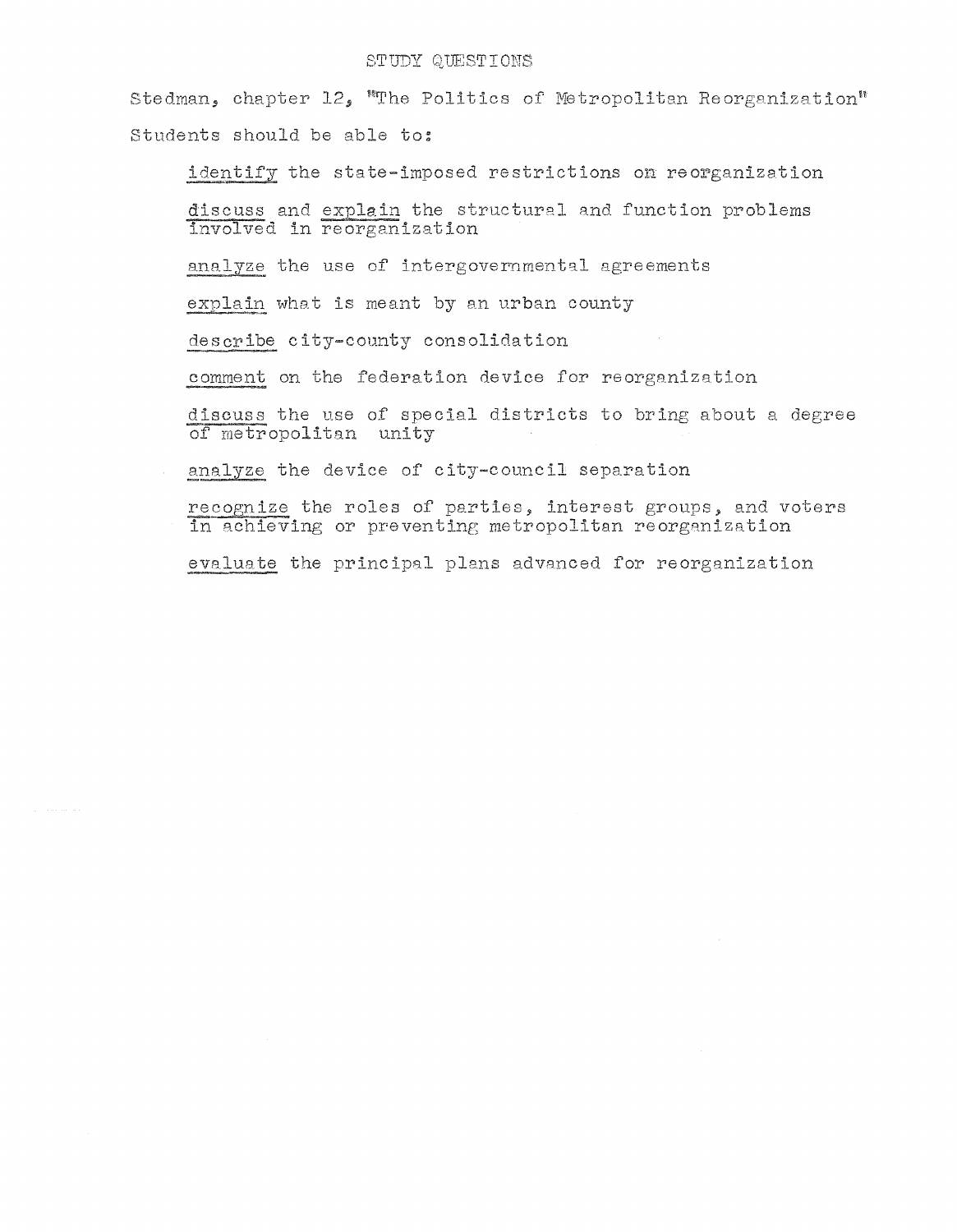Stedman, chapter 13, "Law Enforcement"

Students should be able to:

identify the chief law-enforcement agencies of the state

explain the role of the state police

identify the local law-enforcement agencies

discuss the operations of the grand jury and of the prosecuting attorney

analyze the work of the attorney general of the state

describe the principal steps in the process from arrest to trial

discuss the punishment of convicted persons

evaluate the effectiveness of penal institutions in terms of deterrence of crime and of rehabilitation of criminals

discuss the role of women in the law enforcement system

identify the leading problems faced by municipal police forces

state the case for and the case against community-control of municipal police forces

explain the operation of civilian review boards in relation to the work of the police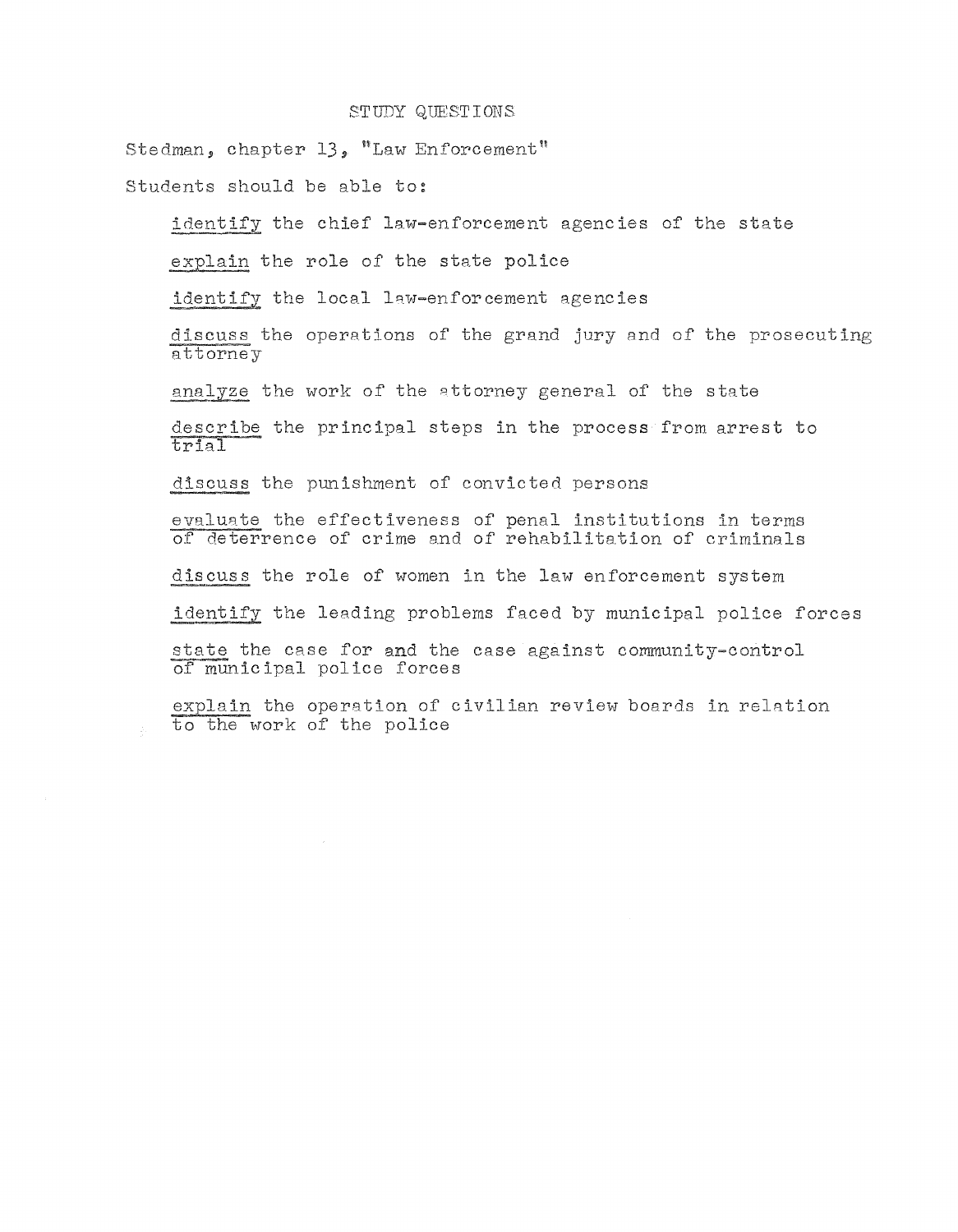Stedman, chapter  $1l_1$ , "Education"

Students should be able to:

trace the rise of the public school in America

describe the growth of state (as against local) control of public schools

discuss the broad outlines of school administration

analyze the increasing difficulties of obtaining funds for educational purposes

state the cases for and against compulsory busing in order to achieve (a) quality education and (b) racial balance

evaluate the role of the teachers' association in the control of education

discuss the increasing politicization of education

comment on whether teachers' strikes should be permitted by law

analyze recent trends in higher education

discuss the effects of unionization on college and university instructors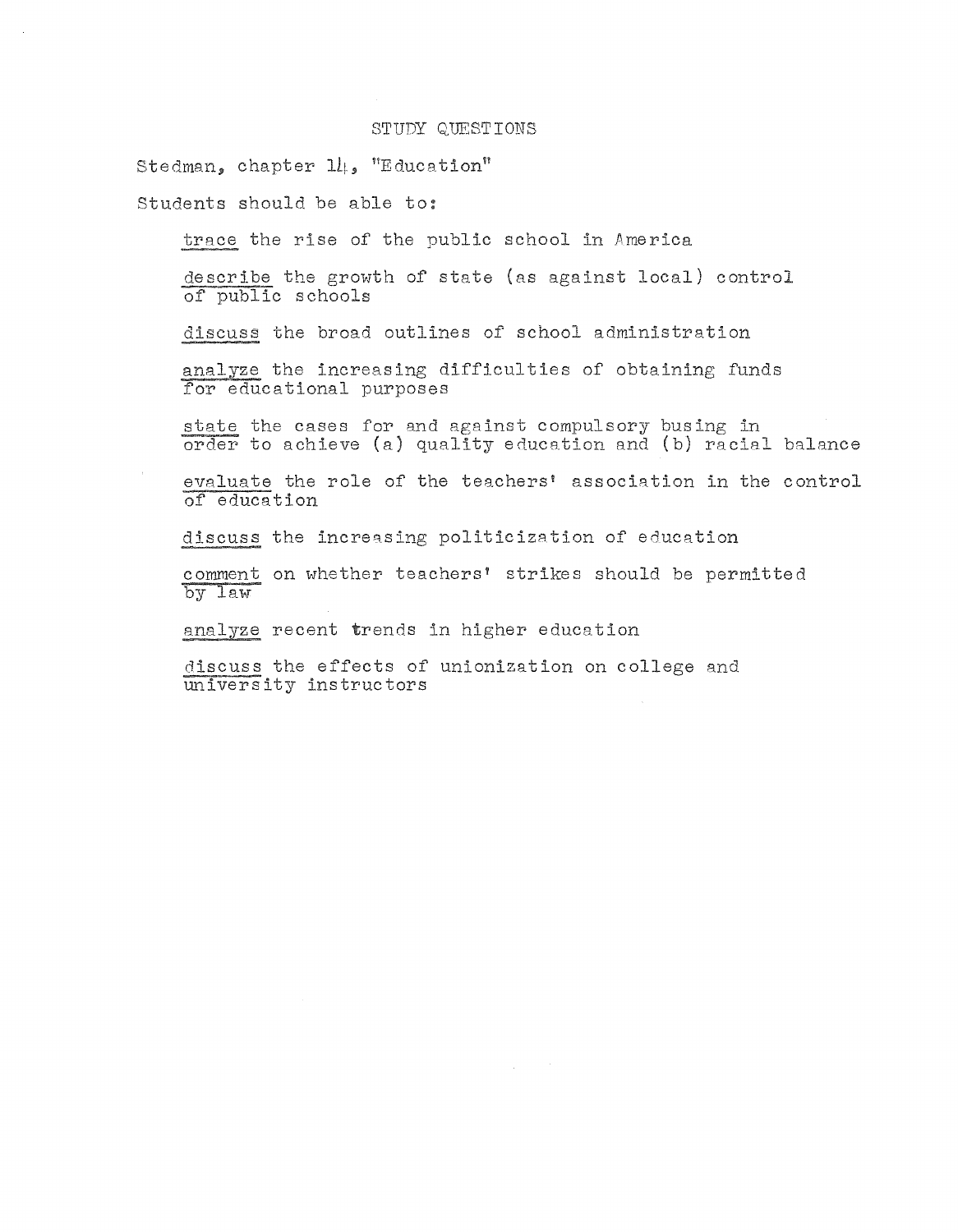Stedman, chapter 15, "Transportation"

Students should be able to:

trace the evolution of Federal highway policy

discuss the organization for state highway administration

describe the various methods by which states raise money to support their highway systems

evaluate the practice of earmarking funds obtained from the gasoline tax to a highway fund

comment on the preference of some states for toll roads as against freeways

analyze the arguments for and against no-fault automobile insurance

identify the principal problems in creating a workable series of urban mass transit systems in this country

discuss the particular transportation problems in the largest urban areas

comment on state efforts to curtail pollution caused by automobile emissions

Stedman, chapter 16, "Welfare, health, and housing"

Students should be able to:

describe the development of welfare policies

assess the impact of welfare payments upon the recipients

identify the leading elements of state health problems

compare the state and the local health programs

discuss the question of compulsory health programs

explain how building codes and zoning regulations affect the character of the neighborhood

recognize the arguments for and against rent control

discuss the successes and failures of public housing

understand the problems associated with attempts at urban renewal

discuss the concept of urban homesteading